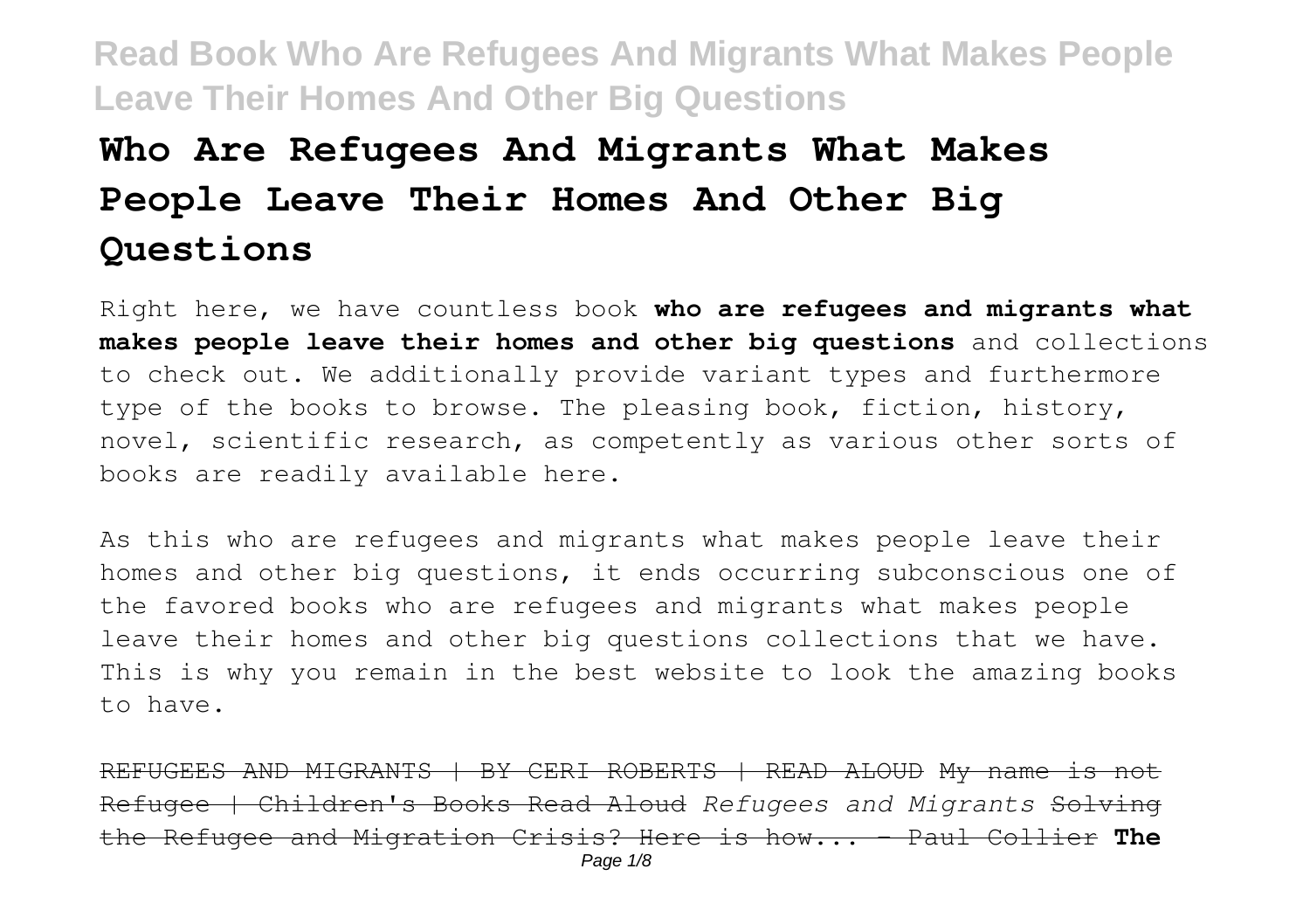**Great European Refugees and Migrants Debate** What is the difference between a refugee and a migrant? - Behind the News What is the difference between a migrant and a refugee? Carly, A Refugee's Story Migrant crisis: The monetary costs of taking in refugees DevExplains: Refugee vs. migrant In their words - Refugees and migrants *What's the Difference Between a Migrant and a Refugee? Migration Explained | World101 Kids Meet A Refugee | Kids Meet | HiHo Kids* Drone video shows  $m$ igrants' arrival - BBC News

Map Shows How Humans Migrated Across The Globe*The Truth About American Towns That Welcome Refugees How does immigration impact the economy? | CNBC Explains* Europe's Refugee Crisis Explained IMMIGRATION ACT CHANGED INTO LAW AFTER QUEENS APPROVAL **Five Tips to understanding the Asylum Interview** Noam Chomsky - Migrant Crisis **Canadian Citizenship : 5 Facts That You Should Know!** Migration and Health Webinar Two Mental health of refugees and migrants myths and realities *What is Australia's policy on immigration, refugees and asylum seekers? | ABC News*

Refugees, Migrants, Asylum-Seekers: Who Are They?*A world on the move: Refugees and Migrants* Migrants and Refugees: Last Week Tonight with John Oliver (HBO) Is the distinction between migrant and refugee meaningful?

What is the difference between a refugee and an economic migrant?**TALK** Page 2/8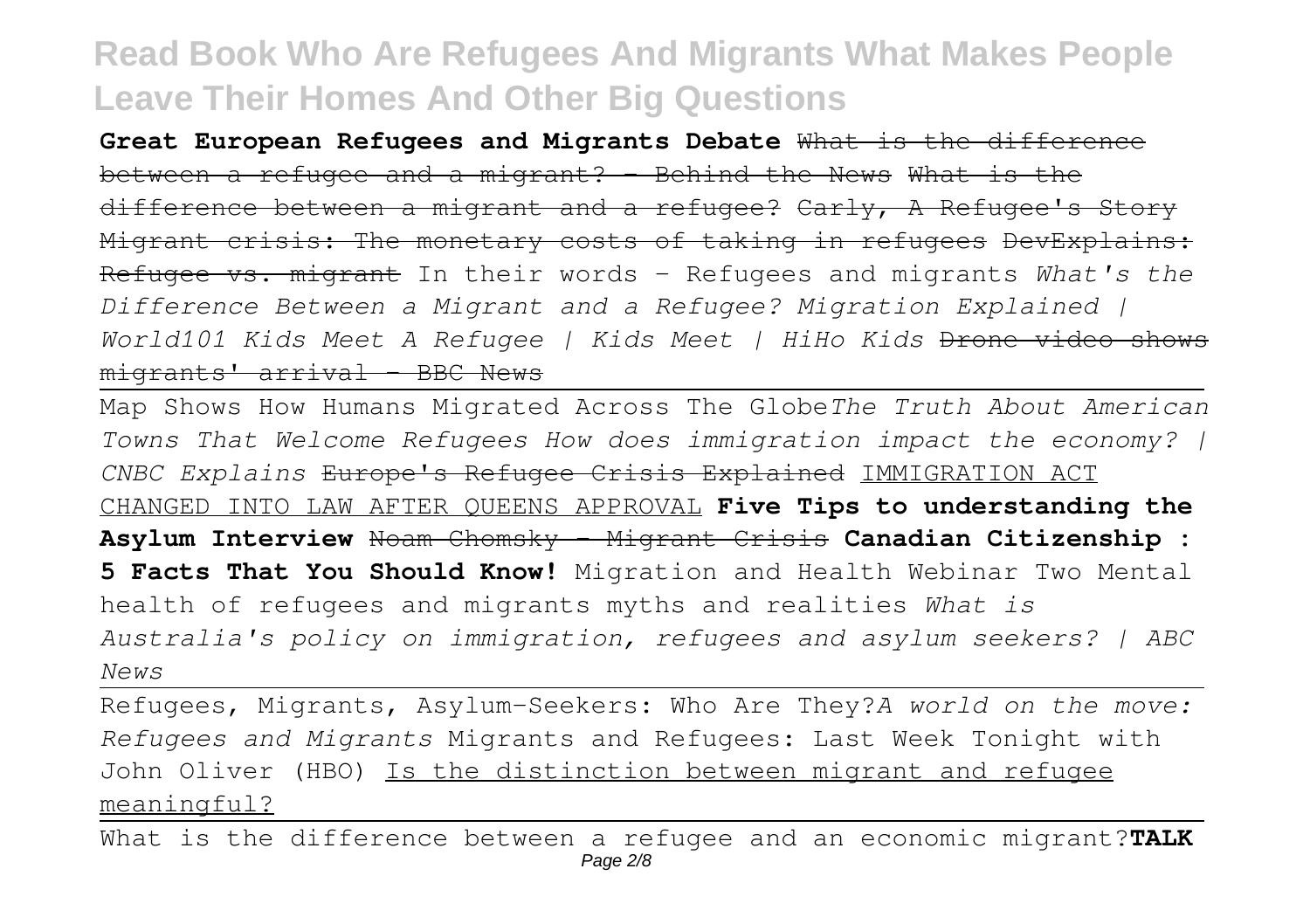### **AFRICA: Africa's refugee \u0026 migrant crisis** Who Are Refugees And Migrants

Buy Who are Refugees and Migrants? What Makes People Leave their Homes? And Other Big Questions UK ed. by Rosen, Michael, Young, Annemarie (ISBN: 9780750299855) from Amazon's Book Store. Everyday low prices and free delivery on eligible orders.

#### Who are Refugees and Migrants? What Makes People Leave ...

While there is no formal legal definition most experts agree that an international migrant is someone who changes their country of usual residence, irrespective of the reason for migration or legal...

#### Refugees and Migrants

Refugees and migrants are distinct groups governed by separate legal frameworks. Refugees and migrants are entitled to the same universal human rights and fundamental freedoms as all people, which must always be respected, protected and fulfilled. However, only refugees are entitled to specific international protections as defined by international refugee law.

### WHO/Europe | Refugees and migrants A new agreement between WHO and the UN Refugee Agency will strengthen Page 3/8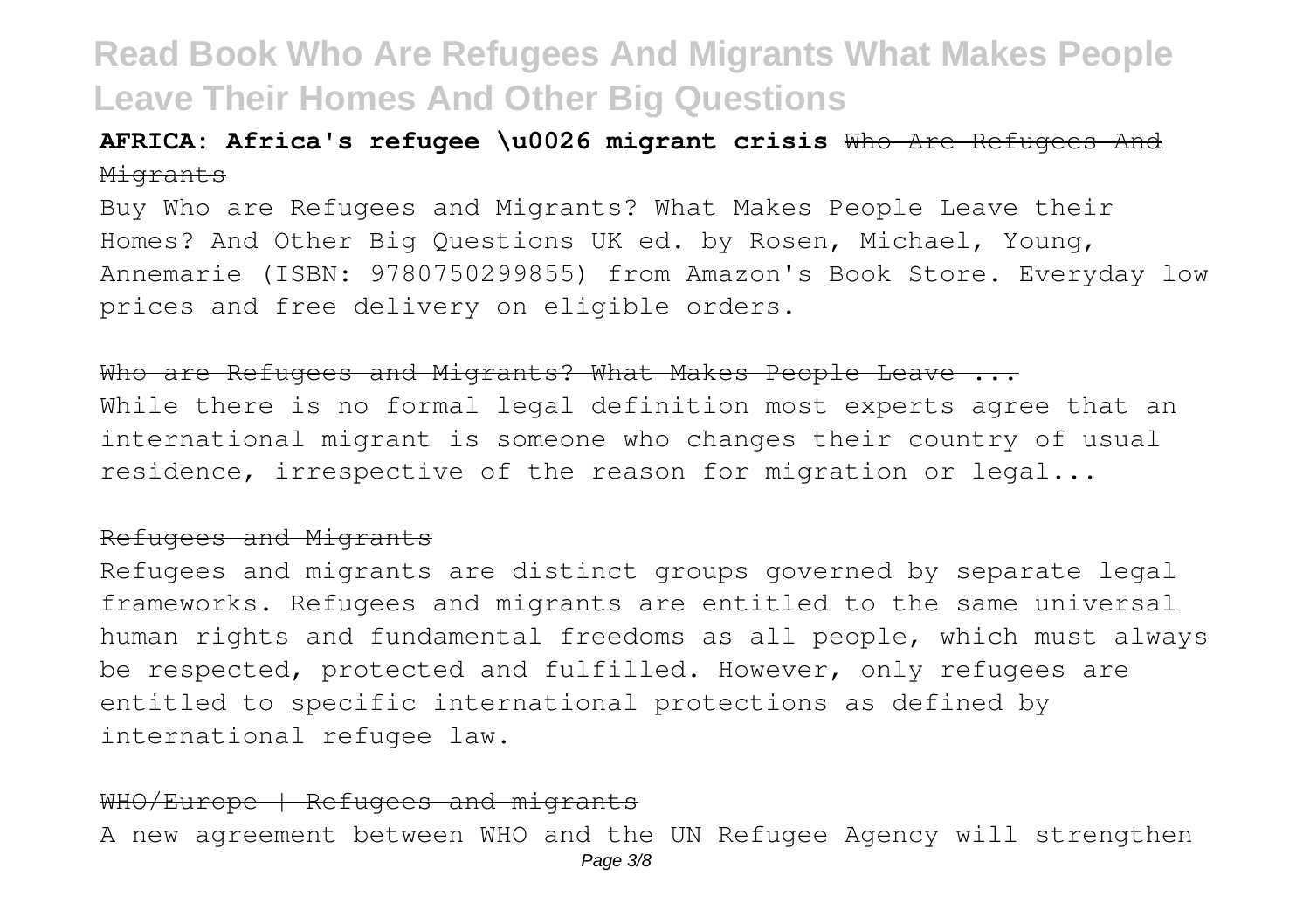and advance public health services for the millions of forcibly displaced people around the world.. It adds to the agreement signed in 2019 with The International Organization for Migration and is the latest in a series of efforts to prevent public health emergencies and address health needs in refugee and migrant populations.

#### How WHO is supporting refugees and migrants during the ...

There are an estimated 1 billion migrants in the world today of whom 258 million are international migrants and 763 million internal migrants – one in seven of the world's population. 68 million of the world's internal and international migrants are forcibly displaced today.

### WHO | Refugee and migrant health

The Observer Refugees. Migrant children's welfare is being sidelined in UK's 'brutal push to deport' ... People thought to be migrants are brought into Dover by Border Force officers.

### Migrant children's welfare is being sidelined in UK's ...

Overview . At its 140th session in January 2017 the Executive Board in decision EB140(9) on promoting the health of refugees and migrants requested the Director-General, inter alia, to prepare, in full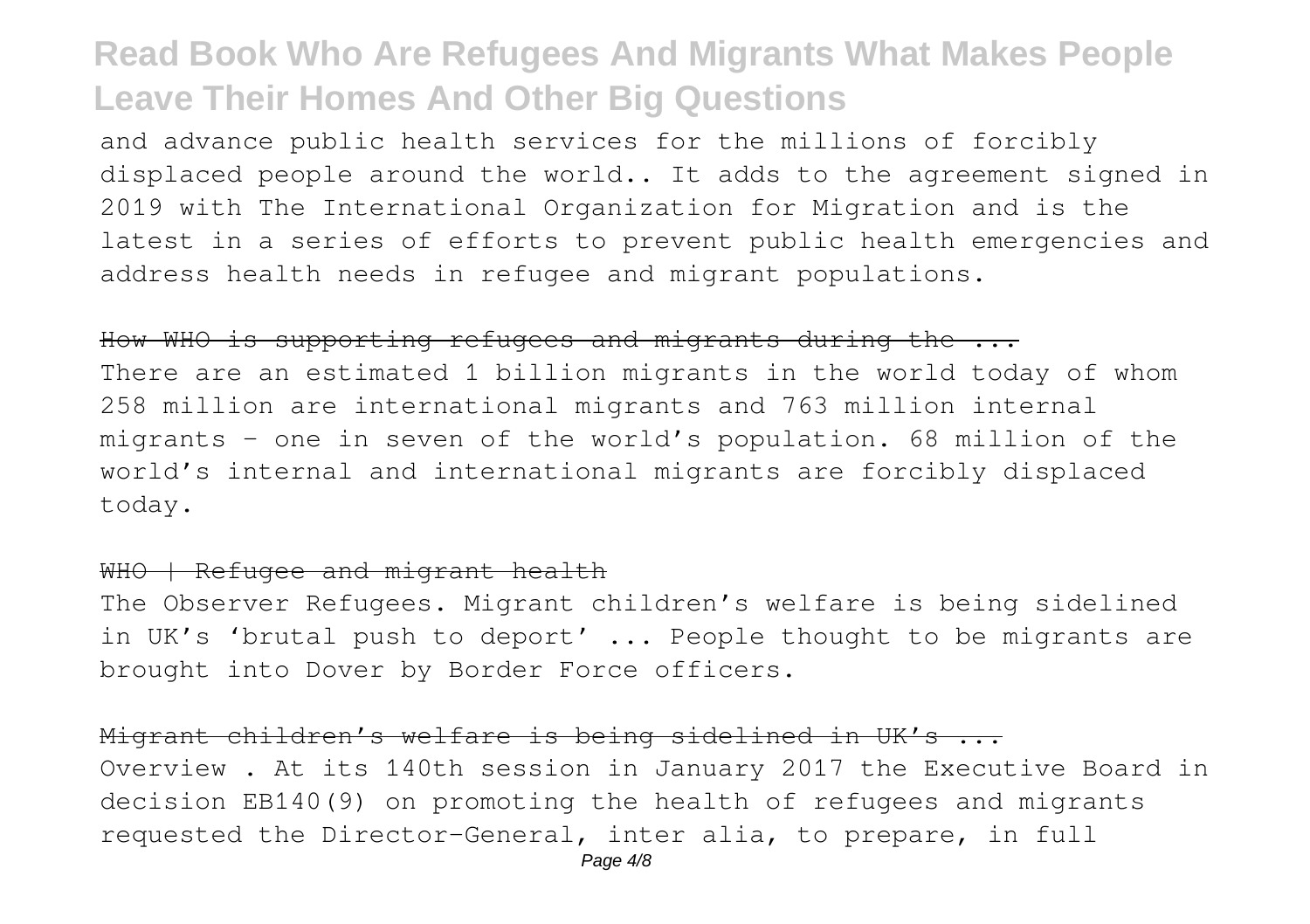consultation and cooperation with Member States and, where applicable, regional economic integration organizations, and in cooperation with the International Organization for Migration and the ...

### Promoting the health of refugees and migrants: draft ...

Every child should have the chance to be safe, happy and achieve their dreams, regardless of their or their parents' immigration status. Our services across the UK give young refugees and migrants opportunities to recover, meet people and start enjoying life in a new country.

#### Young Refugees & Migrants | The Children's Society

How many refugees are there around the world? At least 79.5 million people around the world have been forced to flee their homes. Among them are nearly 26 million refugees, around half of whom are under the age of 18.. There are also millions of stateless people, who have been denied a nationality and lack access to basic rights such as education, health care, employment and freedom of movement.

#### Figures at a Glance - UNHCR - The UN Refugee Agency

The health problems of refugees and migrants are similar to those of the rest of the population, although some groups may have a higher prevalence. The most frequent health problems of newly arrived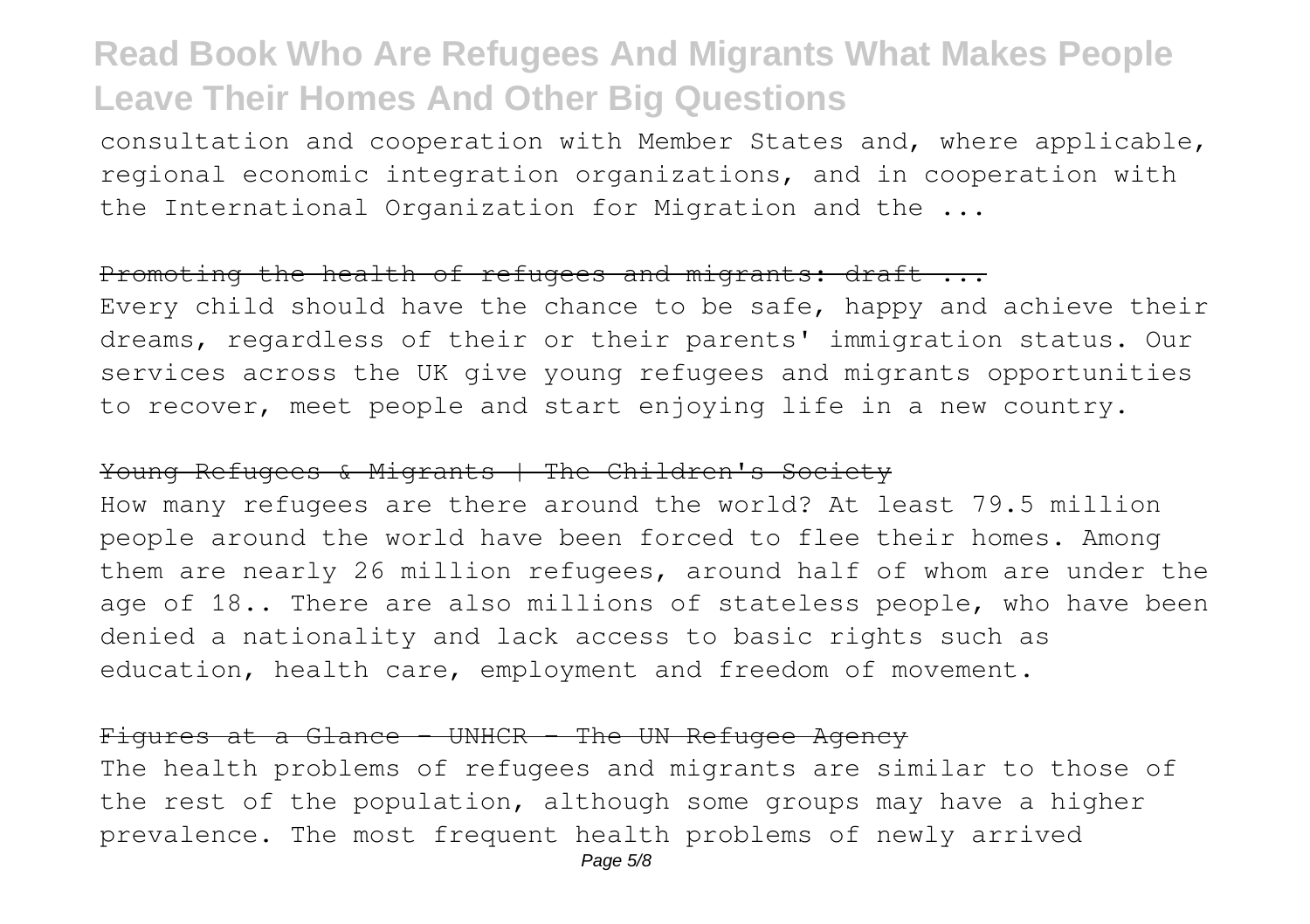refugees and migrants include accidental injuries, hypothermia, burns, gastrointestinal illnesses ...

### WHO/Europe | Migration and health: key issues

The study aims to better understand how refugees and migrants experience the psychosocial impact of COVID-19 and how they deal with any challenges that have arisen. In collaboration with key UN partners, the insights from this survey will be used to inform policy and decision-makers on how they can better support refugees and migrants during and after this pandemic.

### Survey: Assessing the impact of COVID-19 on refugees and ...

The terms "refugee", "asylum-seeker" and "migrant" are used to describe people who are on the move, who have left their countries and have crossed borders. The terms "migrant" and "refugee" are often used interchangeably but it is important to distinguish between them as there is a legal difference.

Refugees, Asylum-seekers and Migrants | Amnesty International Refugees are forced to leave their country because they are at risk of, or have experienced persecution. The concerns of refugees are human rights and safety, not economic advantage. They leave behind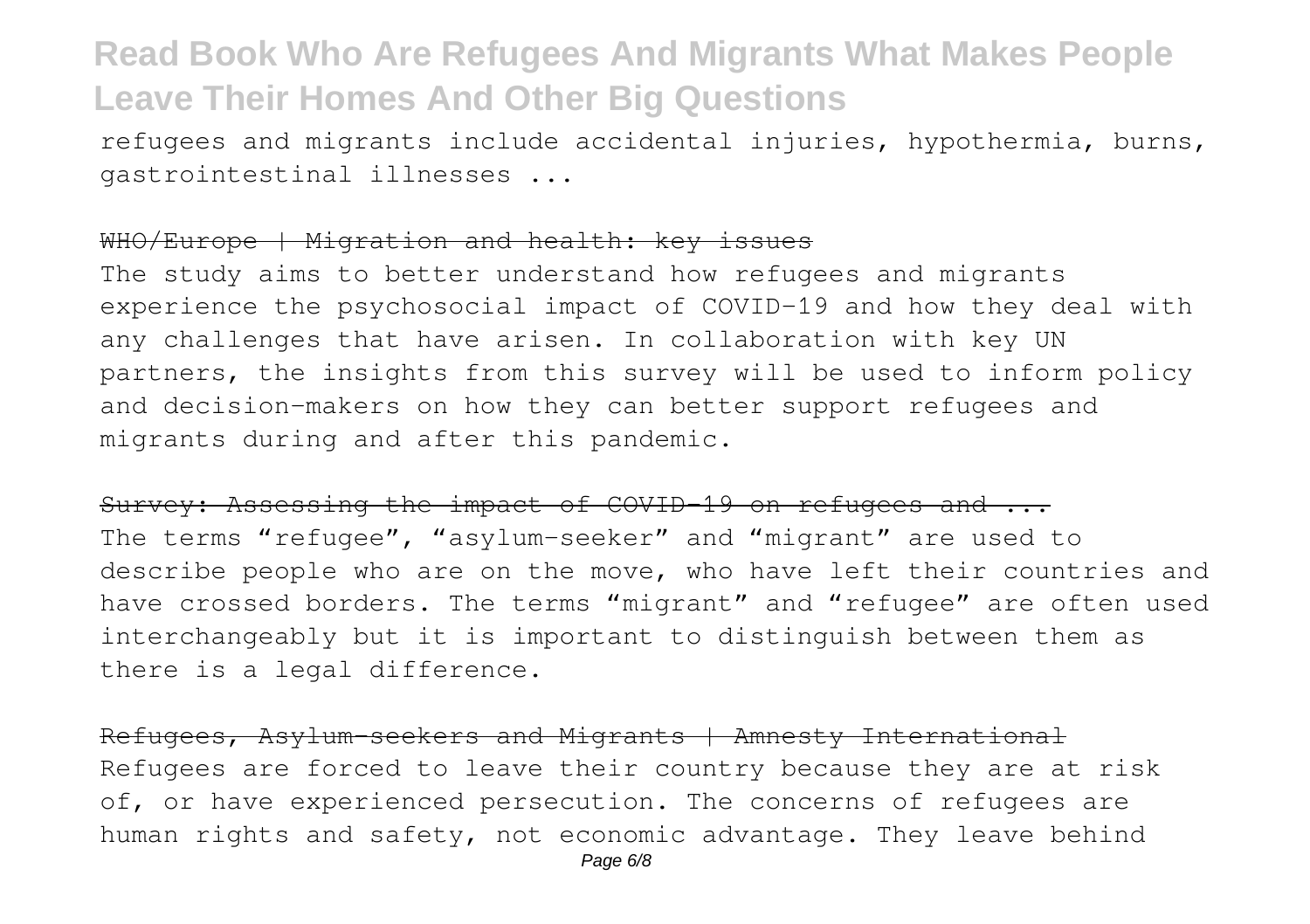their homes, most or all of their belongings, family members and friends. Some are forced to flee with no warning and many have experienced significant trauma or been tortured or otherwise illtreated.

### What is the difference between a refugee and a migrant ...

The submissions included valuable information on the current situation of refugees and migrants, health challenges associated with migration and forced displacement, past and ongoing practices and interventions in promoting the health of refugees and migrants, legal frameworks in place for addressing the health needs of this population, lessons learned and recommendations for the future.

WHO | Reports on situation analysis and practices in ... Refugees and migrants, particularly those who are displaced and/or living in camps and camp-like settings, are faced with specific challenges and vulnerabilities that must be taken into consideration when planning for readiness and response operations.

Measures against COVID-19 need to include refugees and ... At Refugee Action, we've spent 35 years helping refugees build safe, hopeful and productive new lives in the UK. Join us now to help